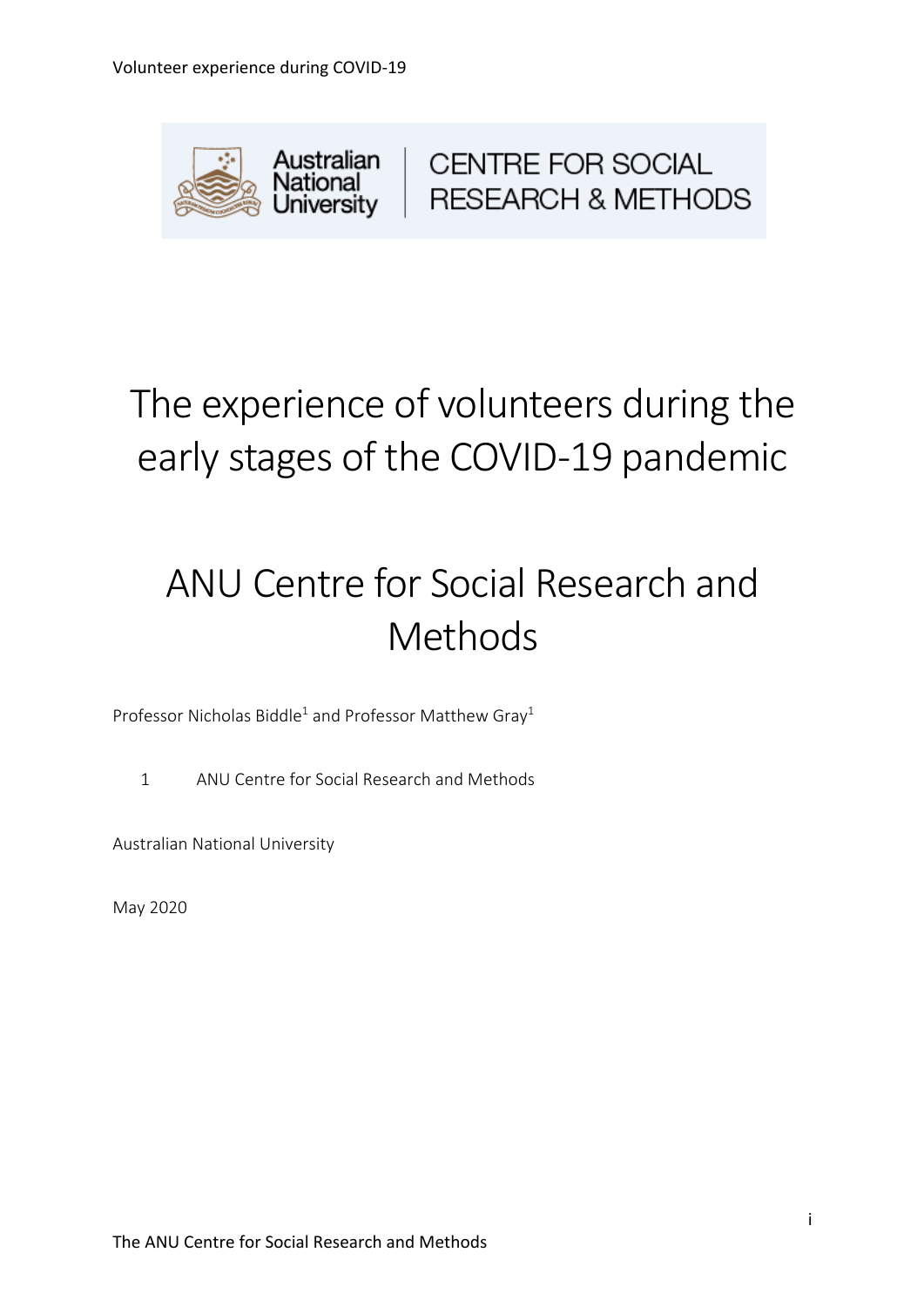## Acknowledgements

This research was funded by Volunteering Australia. The authors would like to thank Sue Regan Policy Manager for Volunteering Australia who had a significant input into the development of the research and provided comments on an earlier version of this report. The authors would also like to thank a number of people who were involved in the development of the April 2020 ANUpoll questionnaire, including A/Professor Ben Edwards and Kate Sollis who were coauthors on the first report, as well as Diane Herz, Dr Benjamin Phillips, Dr Paul Myers, Matilda Page, and Charles Dove from the Social Research Centre, and Professor Ian McAllister from the ANU.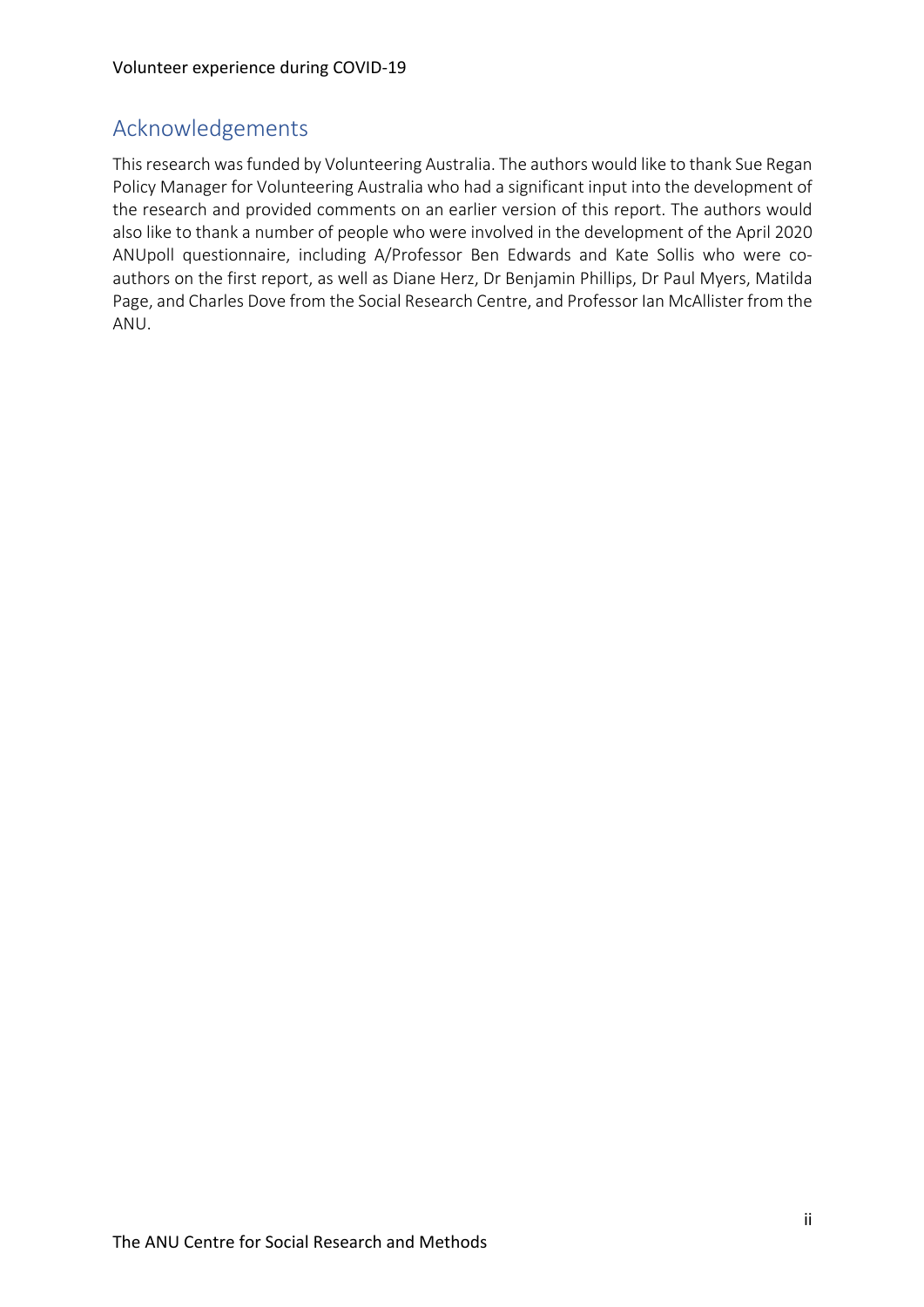## 1 Introduction and overview

Australia and the world are currently experiencing a public health and economic shock that may end up being larger than any experienced since the Influenza Pandemic of 1918-19 and the Great Depression of the 1930s respectively. The spread of the Coronavirus and associated disease (COVID-19) around the world including to Australia has led to the shutdown of travel and Australia's borders, much of Australia's commercial and industrial activity, and many social services, some public institutions (e.g., art galleries, libraries), schools and universities and has resulted in a dramatic decline in economic activity.

While much of the focus has been on the economic impacts, particularly the impacts on paid employment and income<sup>1</sup>, there has been much less attention given to the impacts on unpaid activities, such as voluntary work. Volunteering is also likely to be impacted though, as physical distancing measures make some forms of volunteering difficult or impossible to continue to undertake (especially amongst those for whom COVID-19 is particularly risky). At the same time, the economic downturn and increased social isolation being experienced by many is likely to increase the demand for certain forms of volunteering.

A simple starting definition of volunteering is 'time willingly given for the common good and without financial gain.<sup>'2</sup> Volunteers make an enormous contribution to Australian society<sup>3</sup> in areas as varied as aged care, disability support, emergency services, the arts, education, sport, environment, health, tourism, and community welfare.<sup>4</sup> Volunteering is a social glue that helps hold our society together. While volunteering is unpaid, that does not mean that it does not have economic value. It has been estimated that volunteering work in Australia is worth around \$46billion to the Australian economy, with volunteers often engaging in sectors and activities that are not well supported by government or the market.<sup>5</sup>

Volunteering often has a positive impact on the wellbeing of volunteers. <sup>6</sup> It can provide a sense of meaning and satisfaction, as well as social interaction in addition to or instead of the social interaction that often occurs in paid work.

If the level of volunteering in Australia declines substantially during the spread of COVID-19 and does not pick up as physical distancing restrictions are eased, then there are likely to be large flow-on effects for Australians that rely on volunteers, for the organisations that are supported by volunteering, and for the volunteers themselves. This paper provides data on the experience of Australian volunteers during the early stages of the COVID-19 pandemic, including the effect on changes in volunteering and the wellbeing and mental health of volunteers using data collected in the April 2020 ANUPoll using the Life in Australia™ probability online panel. Many of the people who responded to the survey in April 2020 also completed surveys in the second half of 2019 and in January/February 2020. This means we have data on the same group of volunteers prior to COVID-19 and after COVID-19 was contracted by a significant number of people in Australia. Details of the survey are provided at the end of this paper.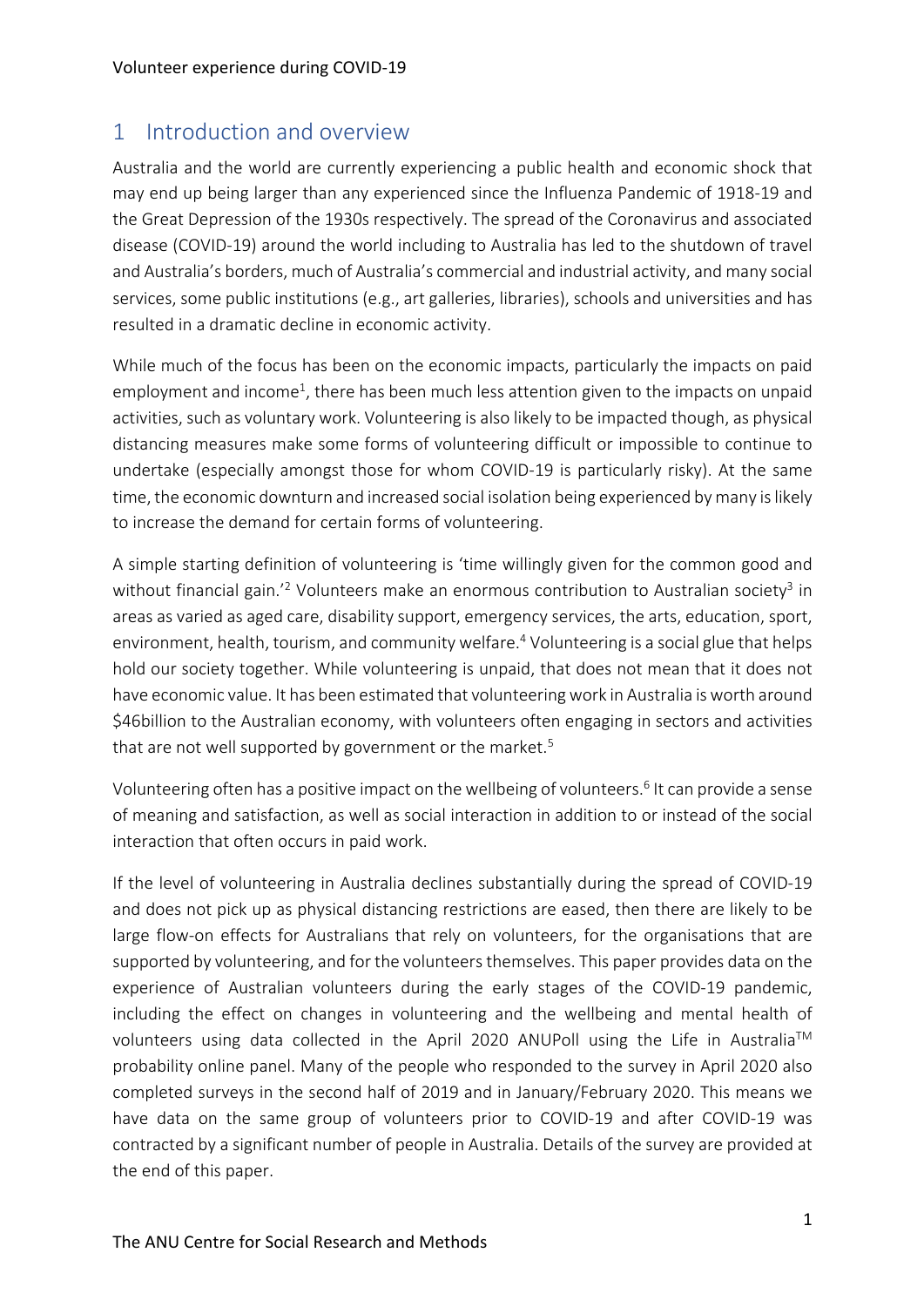## 2 Describing volunteers in Australia and their views about COVID-19

All members of Life in Australia™ were asked during the second half of 2019 whether they had spent any time doing voluntary work through an organisation or group over the last 12 months. <sup>7</sup> According to this data, 36.0 per cent of adult Australians had recently been volunteers as of late 2019, which equates to around 7.1 million adult Australians. ${}^{8}$ 

Volunteers are slightly (but significantly) more likely to be female than male (38.1 per cent compared to 33.8 per cent) and are older on average than the non-volunteer population. As shown in Figure 1, more than 41 per cent of those aged 65 years and over reported that they had undertaken some form of volunteering in the 12 months leading up to the end of 2019. These patterns are consistent with the patterns found in other studies.

### Figure 1 Per cent of Australians who volunteered in the previous 12 months, by sex and age, April 2020



Notes: The "whiskers" on the bars indicate the 95 per cent confidence intervals for the estimate. Source: ANUpoll, April 2020.

Volunteers have relatively high levels of education, with 45.6 per cent of those with a postgraduate degree volunteering in the previous 12 months compared to 24.4 per cent of those who had not completed Year 12. Finally, those who live outside of a capital city were more likely to have undertaken volunteering activities (40.4 per cent compared to 33.9 per cent of those in capital cities). Those who lived in relatively disadvantaged suburbs were less likely to volunteer (30.8 per cent) than those who lived in more advantaged suburbs (37.2 per cent). However, there were no significant differences in volunteering by State/Territory either before or after controlling for observed characteristics.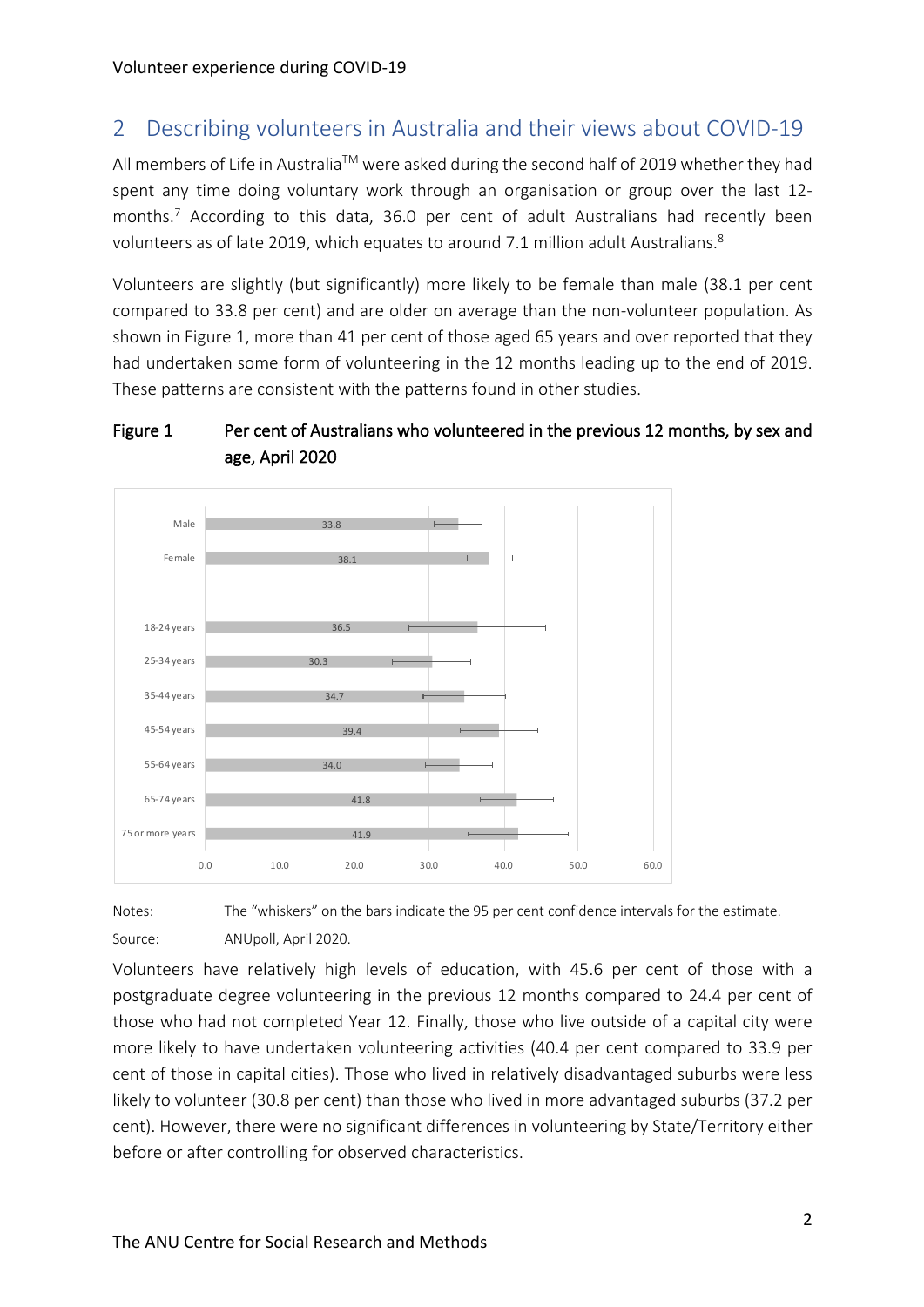Respondents were asked directly whether they 'felt anxious or worried for the safety of yourself, close family members or friends, due to COVID-19'. A slightly smaller per cent of volunteers (64.1 per cent) said they were anxious or worried than non-volunteers (68.1 per cent).

Equally as important as the differences in the population are the similarities. There is no statistically significant difference in the probability of a volunteer thinking it likely or very likely that they will be infected by COVID-19 over the next 6 months (40.9 per cent for volunteers compared to 38.7 per cent for non-volunteers), nor was there a difference in the level of concern for family members being infected by COVID-19 between volunteers and nonvolunteers (77.0 per cent compared to 80.0 per cent). Finally, volunteers were no more or less likely to report that they engaged in the main physical distancing requirements that were in place at the time of the April 2020 ANUpoll.

## 3 Changes in volunteering due to COVID-19

There has been a very large fall in volunteering activity due to COVID-19, with almost twothirds (65.9 per cent) of volunteers saying in April that since February 2020 they have stopped volunteering or other unpaid work as a precaution to minimise COVID-19 transmission.

Although the survey data used in this paper did not collect information on the number of hours spent volunteering, data from the Australian Bureau of Statistics 2006 Time Use Survey<sup>9</sup> reported that on average volunteers spent 2.5 hours per week volunteering. Assuming that volunteers just prior to COVID-19 were volunteering the same number of hours as in 2006, then we estimate that the cessation of volunteering reported in the April ANUpoll is equivalent to 12.2 million hours per week<sup>10</sup>. While not as large as the drop in paid work – 56.2 million hours according to the same survey – this estimated drop in volunteering is a substantial decline in activities shown to be of benefit to the community and volunteers themselves.

Female volunteers were more likely to have stopped volunteering compared to male volunteers, as were volunteers over the age of 65 (Figure 2). This is likely to reflect the higher rate of anxiety and worry for females and potential increases in caring responsibilities, the greater following of social distancing regulations for both groups, as well as the increased risk of negative impacts of COVID-19 for older Australians.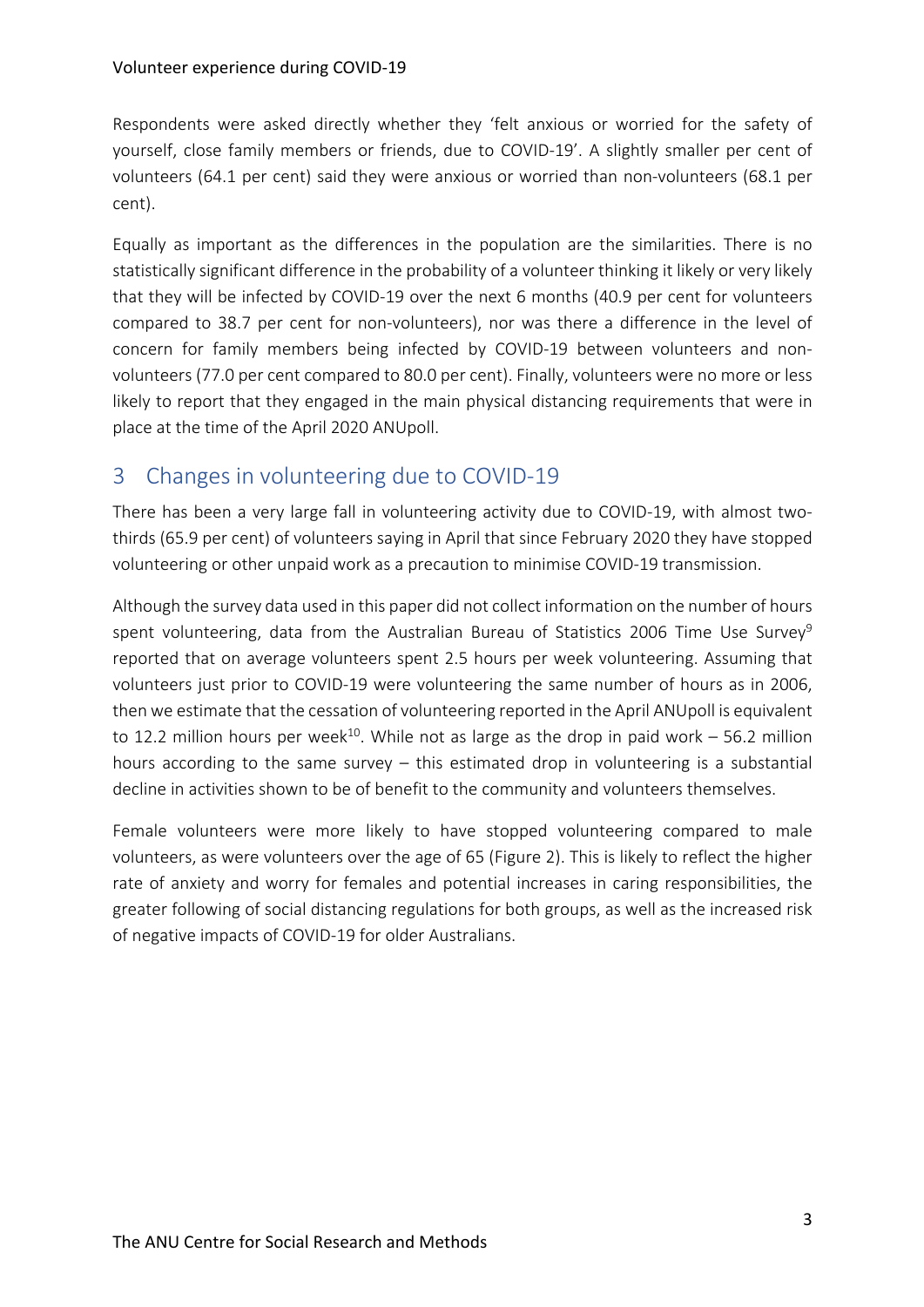

### Figure 2 Per cent of volunteers who reported they had stopped volunteering since the spread of COVID-19, by sex and age

Notes: The "whiskers" on the bars indicate the 95 per cent confidence intervals for the estimate. Source: ANUpoll, April 2020.

There were some differences in whether or not a volunteer stopped volunteering by State/Territory. New South Wales had the highest proportion of people that stopped volunteering (69.7 per cent), with Queensland (62.4 per cent) having significantly lower stopping rates. The per cent of volunteers who stopped in the Northern Territory (33.6 per cent) is measured with a considerable degree of uncertainty due to the local sample sizes, however the difference from New South Wales is statistically significant when included in a regression framework. While we wouldn't suggest relying on the specific estimates, we can say with reasonable confidence that there is variation by State/Territory in the response of volunteers to the spread of COVID-19, and it would appear that volunteers in Queensland and the Northern Territory were less likely to stop.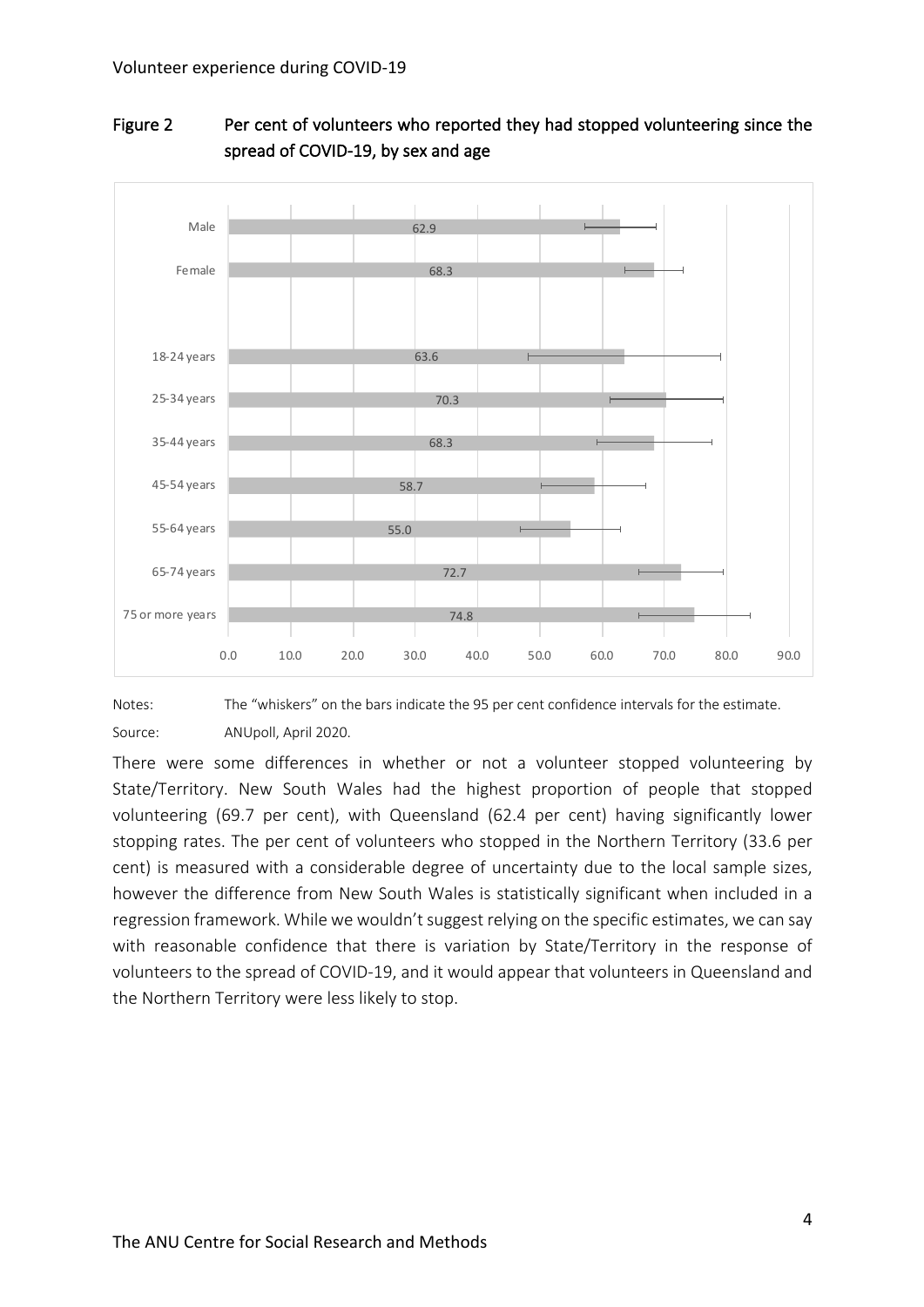

### Figure 3 Per cent of volunteers who reported they had stopped volunteering since the spread of COVID-19, by State/Territory

Notes: The "whiskers" on the bars indicate the 95 per cent confidence intervals for the estimate. Source: ANUpoll, April 2020.

Volunteers who reported that they had experienced anxiety or worry due to COVID-19 were more likely to have stopped volunteering than those who did not (68.7 per cent compared to 60.6 per cent). Perhaps counter-intuitively, those volunteers who thought it was likely that they will be infected by COVID-19 were less likely to have stopped volunteering. However, this finding can be interpreted as an instance of reverse-causality, as the slightly more than onethird of the population who have continued volunteering are likely to have perceived themselves to be at an increased risk compared to those who have stopped volunteering.

## 4 Change in wellbeing and social cohesion

The decline in volunteering during the COVID-19 pandemic will potentially reduce the amount and quality of services that many Australians and volunteer involving organisations rely upon. In particular, those Australians who rely on volunteers who are female or older on average may be in an even more precarious position than previously. But, what about the effects of the spread of COVID-19 on volunteers themselves?

Volunteers had a higher level of life satisfaction prior to COVID-19 than non-volunteers. The April 2020 ANUpoll measured life satisfaction using the standard survey measure of "Overall,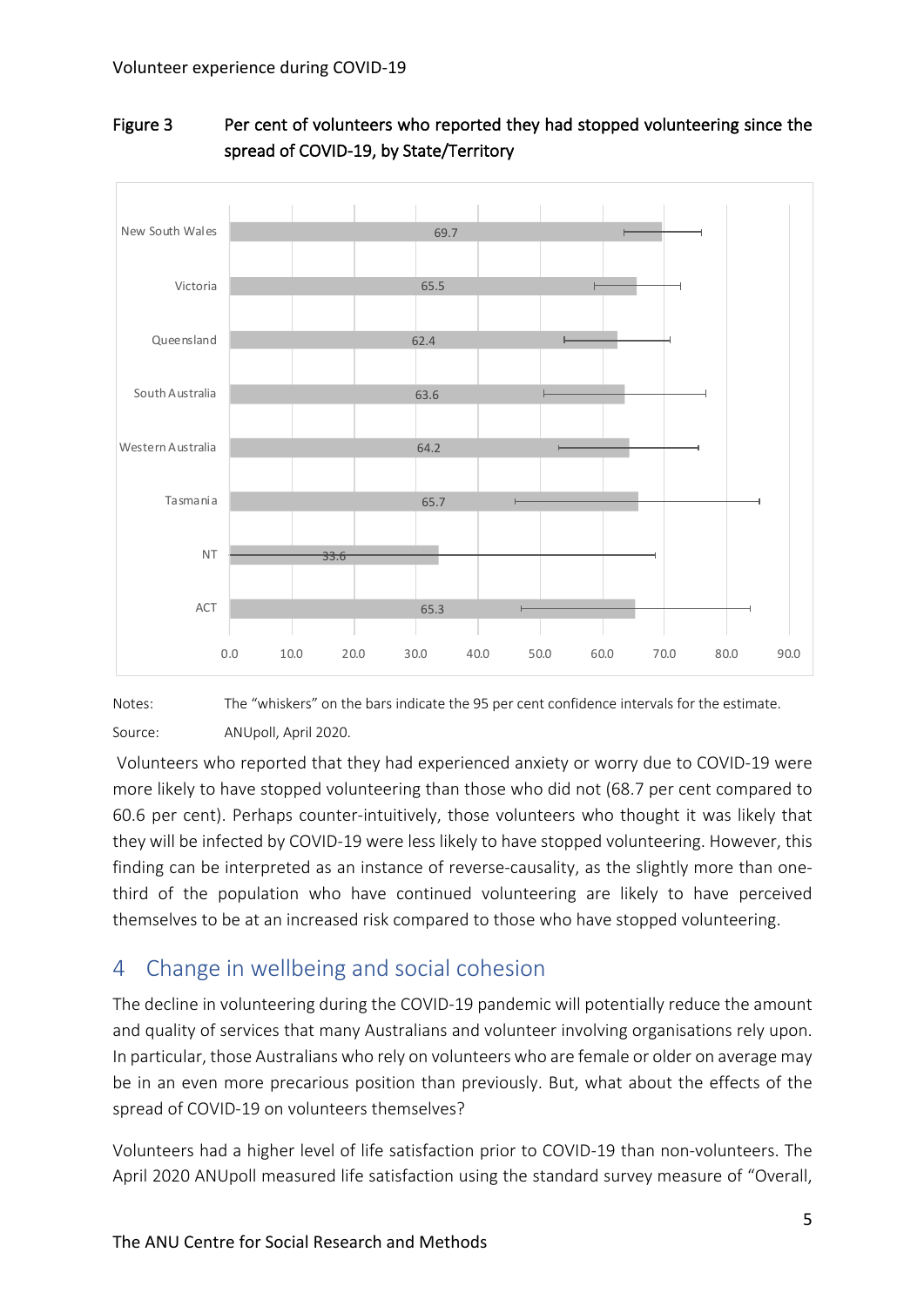how satisfied are you with life as a whole these days" on a 0-10 scale where 0 is 'not at all satisfied' and 10 is 'completely satisfied'. In January 2020, the average life-satisfaction score of volunteers was 7.1 on a scale of 0 to 10 compared to 6.9 for non-volunteers. These differences hold when we control for observable demographic, socioeconomic and geographic characteristics

The life satisfaction of both volunteers and non-volunteers declined between January 2020 and April 2020. However, volunteers who had been able to maintain their volunteering despite COVID-19 had a statistically significant and substantially smaller (0.31 point) decline in life satisfaction between January and April 2020 than volunteers who have stopped volunteering due to COVID-19 (0.45 point decline) (Figure 3). The size of the decline in life satisfaction experienced by those who stopped volunteering due to COVID-19 is very similar to that experienced by those who are not volunteers (0.47 point decline).

These are very large falls in life satisfaction. To put the smaller reduction in life satisfaction into context, if those who had continued volunteering had experienced the same decline in life satisfaction as those who stopped (a 0.45 point decline) then their additional decline in life satisfaction would have been equivalent to a drop in income of \$216 per week, based on the relationship between life satisfaction and income observed in February 2020. Being able to maintain volunteering activity appears to be a very important protective factor.



#### Figure 3 Life satisfaction by change in volunteering, January 2020 to April 2020

Notes: The "whiskers" on the bars indicate the 95 per cent confidence intervals for the estimate. Source: ANUpoll, April 2020 and Life in Australia Wave 34, January 2020.

Volunteering also appears to reduce the likelihood of experiencing higher levels of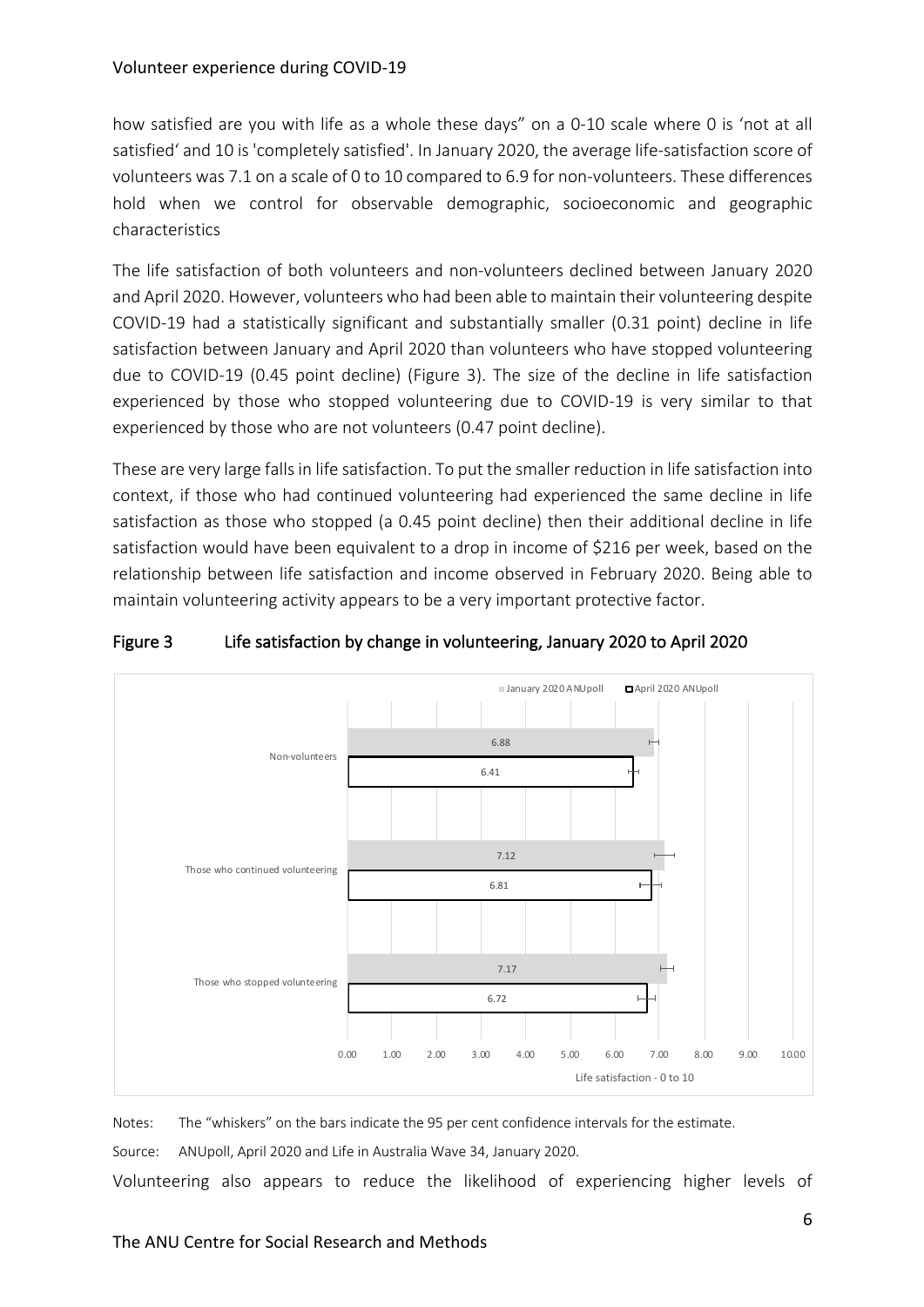psychological distress. The Kessler-6 (K6) measure of psychological distress is a common measure used to screen for the risk of serious mental illness and can be constructed as a continuous measure ranging from 6 to 30.<sup>11</sup> Those respondents with a score of 19 or higher are said to have a probable serious mental illness.

The average K6 score for those who stopped volunteering was 11.9 in April 2020 (Figure 4). While this was slightly less than the average for those who never volunteered in the first place (12.1) the difference was not statistically significant. For those who continued volunteering, however, the average score was 11.1, which was significantly and substantially lower than those who stopped volunteering and those who had never volunteered in the first place.

While there is a higher level of uncertainty around the estimates of the likelihood of having a probable serious mental illness (the respondent is either above or below the cut-off for having a probable serious mental illness), the story is very similar. Volunteers who were able to continue volunteering were less likely to have a probable serious mental illness and had a far lower level of psychological distress than those who stopped volunteering due to COVID-19.<sup>12</sup>



#### Figure 4 Psychological distress by volunteering, April 2020

Notes: The "whiskers" on the bars indicate the 95 per cent confidence intervals for the estimate. Source: ANUpoll, April 2020.

A potential cause of the increases in psychological distress and declines in subjective wellbeing for those who stopped volunteering is the increased isolation and lack of social interaction. There is some evidence for this in the data. When respondents were asked how often in the past week they had felt lonely, 18.6 per cent of those who had stopped volunteering said either 'occasionally, or a moderate amount of time (3-4 days)' or 'Most or all of the time (5-7 days).'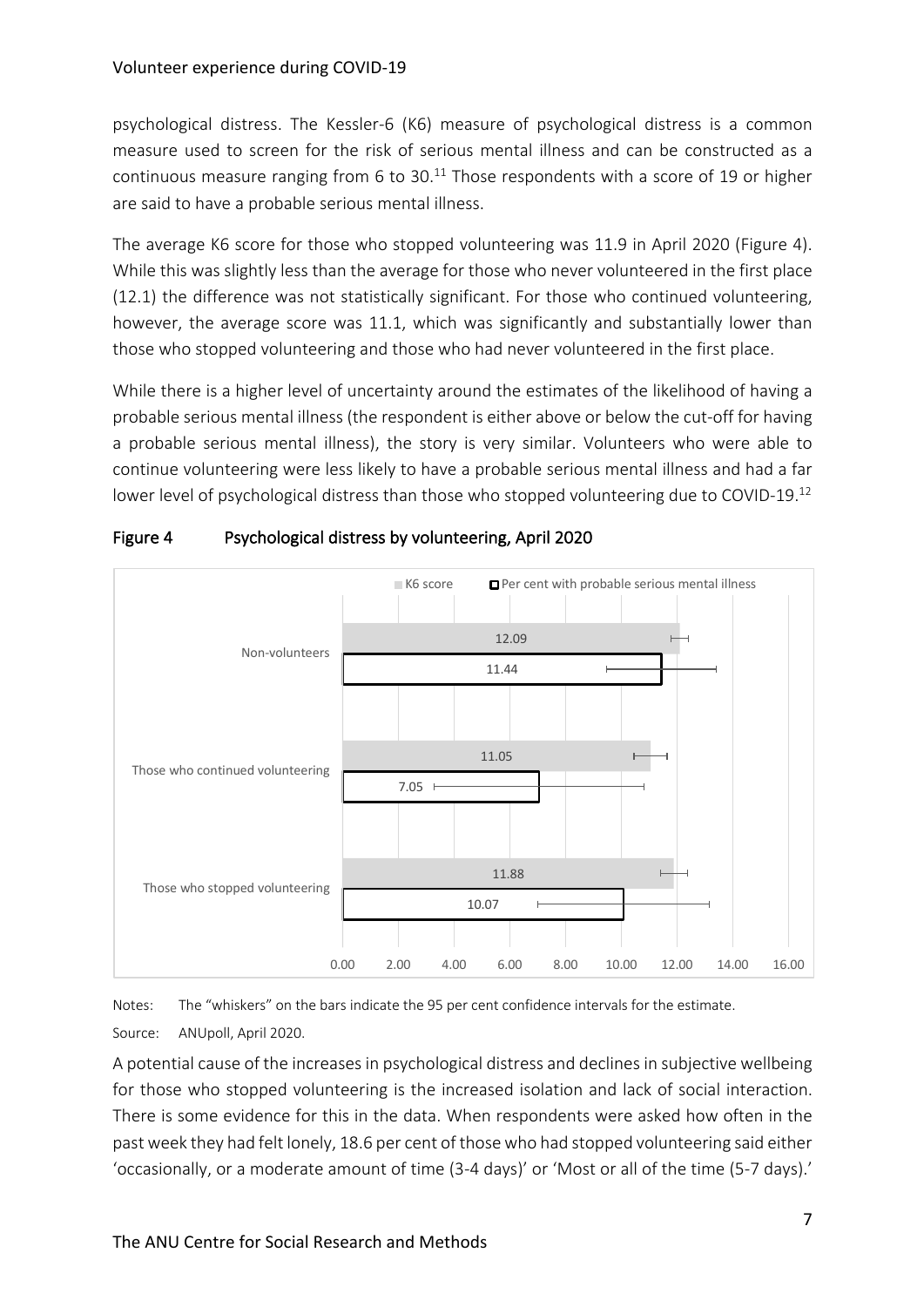For those respondents who were able to continue volunteering this was only 15.5 per cent, with the difference statistically significant once other characteristics were controlled for.

One of the defining features of the policy responses put in place to stop the spread of COVID-19 is the physical distancing measures that have been implemented as the main public health response. In the absence of a vaccine or an effective treatment for COVID-19, a person's own health is very reliant on the behaviour of others as a protective factor for one's own physical health. Such a policy response requires a high level of trust in others.

In February 2020, volunteers were more likely to say that Australians in general could be trusted (5.74 out of 10 for volunteers compared to 5.26 for non-volunteers); were fair (5.93 compared to 5.40); and were helpful (6.02 compared to 5.51). When combining the three measures into a single index, there was an increase in social cohesion for all Australians between February 2020 and April 2020.

When controlling for baseline characteristics and social cohesion in February 2020, there was a slightly larger increase in social cohesion between February and April 2020 for volunteers compared to non-volunteers (by an extra 0.12 points on a scale of 0 to 10). However, what is interesting is that the increase was similar for those who stopped volunteering and those who did not. This suggests that social cohesion has increased for all those who are inclined to volunteer, and that this may help support a return to volunteering once the physical distancing restrictions are eased.

## 5 Concluding comments

Volunteers are an important and valued part of the Australian community. They come from all walks of life, and provide services that may not otherwise be provided, often for those who are most vulnerable in the community. Volunteering also has been shown to provide benefits to the volunteers themselves.

The spread of COVID-19 has had a substantial social and economic impact on Australian life, compared to any other short period of time in Australia's modern history. Around one-third of volunteers have been able to continue volunteering, and this group has been less affected by COVID-19 with life satisfaction and mental health benefits having been maintained. For the other two-thirds or so of volunteers who have had to stop – equivalent to 12.2 million hours per week – the wellbeing declines and worsening in mental health have been large.

Volunteers have done their part in following the physical distancing requirements, at a large cost to themselves and to the communities that they serve. Finding a way to harness this volunteer workforce throughout the current pandemic is a vitally important policy challenge.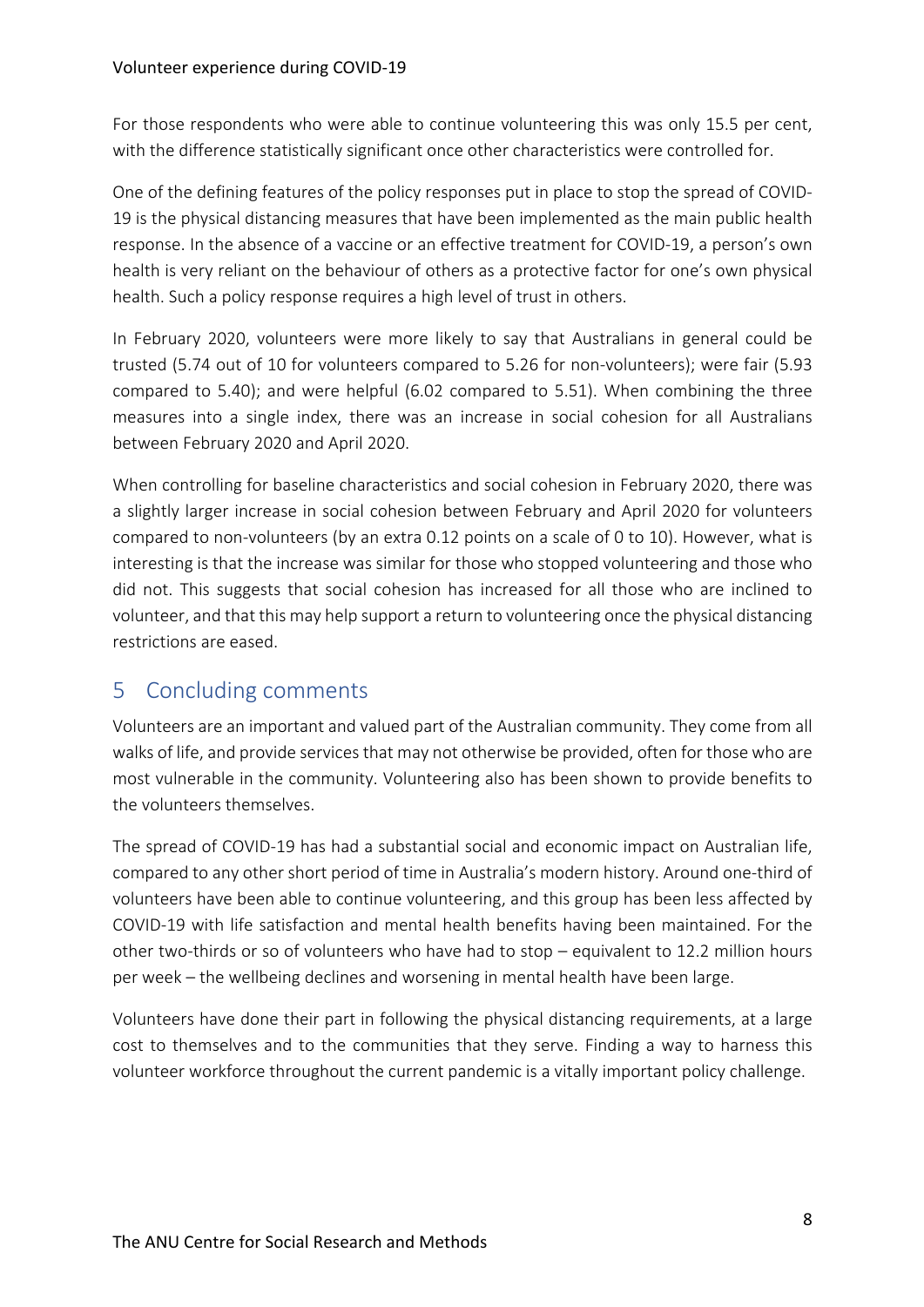## Appendix 1 About the survey

The primary source of data for this paper is the April ANUpoll.<sup>13</sup> Fieldwork for the survey commenced on the 14<sup>th</sup> of April and continued for a two-week collection period. The majority of data collection occurred at the start of this survey window, with 52.4 per cent of the sample enumerated in the first two days of full data collection. A total of 3,950 active panel members were invited to take part in the survey, of which 3,155 responded, leading to a completion rate of 79.9 per cent for the survey.

We linked data from previous waves of ANUpoll and from other data collection using Life in Australia™. Between October-December 2019, the panel was refreshed with n = 347 panellists being retired and n = 1,810 new panellists being recruited. This recruitment used a G-NAF (Geocoded National Address File) sample frame and push-to-web methodology. Only online participants were recruited in order to balance the demographics (the age profile of panel members was older and more educated than that of the Australian population). The recruitment rate (RECR) for the replenishment was 12.1 per cent.

The linkage rates to previous waves of data collection that were used in this analysis were:

- February 2020 92.6 per cent (2,920 participants)
- January 2020 91.5 per cent (2,886 participants)

The Social Research Centre collected data online and through Computer Assisted Telephone Interviewing (CATI) in order to ensure representation from the offline Australian population. Around 6.5 per cent of interviews were collected via CATI. The contact methodology adopted for the online Life in Australia™ members is an initial survey invitation via email and SMS (where available), followed by multiple email reminders and a reminder SMS. Telephone nonresponse of panel members who have not yet completed the survey commenced in the second week of fieldwork and consisted of reminder calls encouraging completion of the online survey.

The contact methodology for offline Life in Australia™ members was an initial SMS (where available), followed by an extended call-cycle over a two-week period. A reminder SMS was also sent in the second week of fieldwork. Taking into account recruitment to the panel, the cumulative response rate for this survey is 8.1 per cent.

Unless otherwise stated, data in the paper is weighted to population benchmarks. For Life in Australia™, the approach for deriving weights generally consists of the following steps:

- 1. Compute a base weight for each respondent as the product of two weights:
	- a. Their enrolment weight, accounting for the initial chances of selection and subsequent post-stratification to key demographic benchmarks
	- b. Their response propensity weight, estimated from enrolment information available for both respondents and non-respondents to the present wave.
- 2. Adjust the base weights so that they satisfy the latest population benchmarks for several demographic characteristics.

In designing the questionnaire for the April 2020 ANUpoll, the project team balanced six often competing priorities:

• The rapidly changing policy environment related to COVID-19;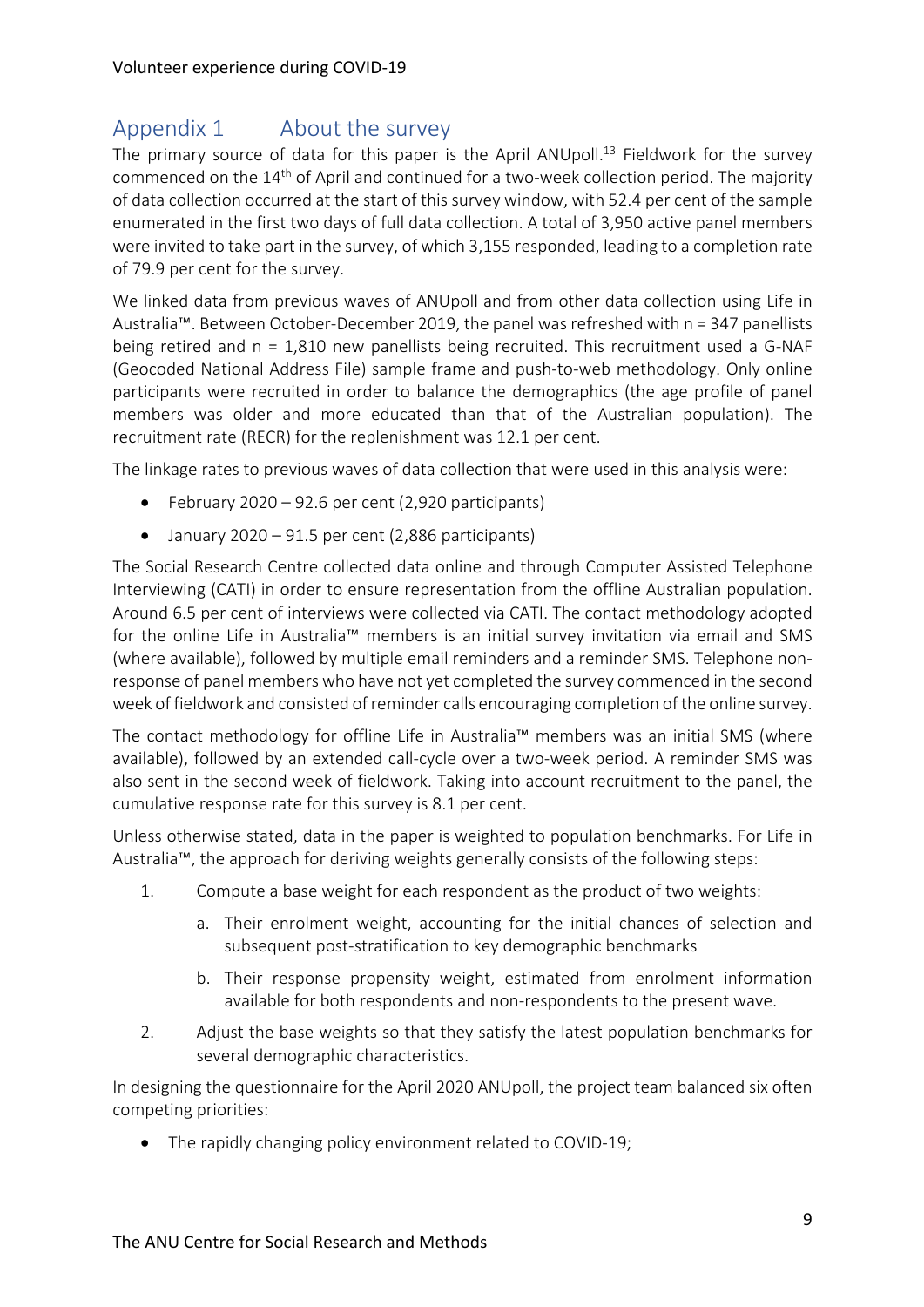- Keeping questions consistent with pre-pandemic survey items in order to facilitate longitudinal analysis of change through time;
- Being able to compare items to comparable international surveys in order to compare outcomes in Australia to those internationally;
- Benchmarking results to nationally representative population estimates;
- Setting the survey up for future analysis and monitoring using subsequent waves of data collection; and
- Minimising harm and distress to survey participants.

The ethical aspects of this research have been approved by the ANU Human Research Ethics Committee (2014/241).